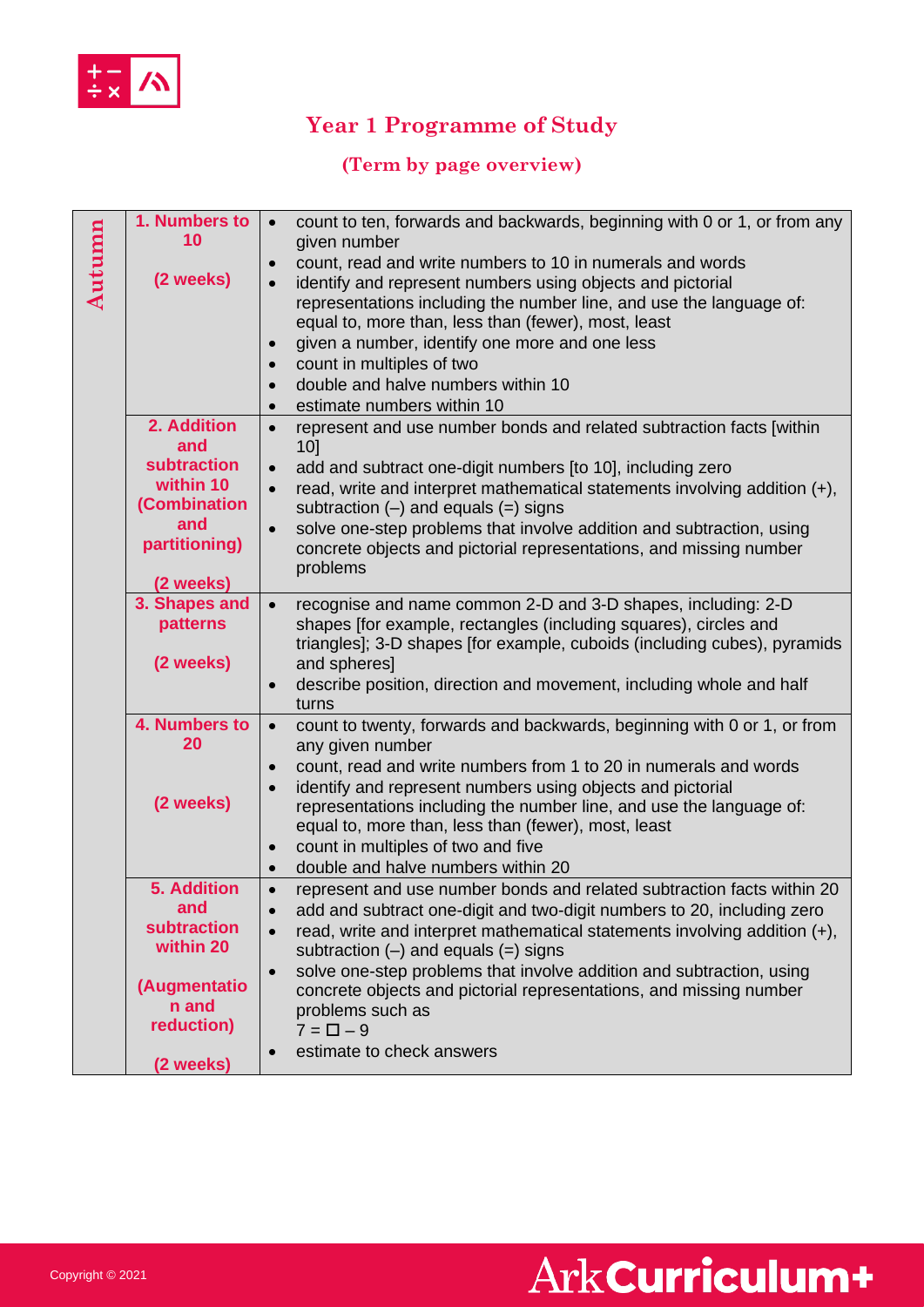

## **Year 1 Programme of Study**

#### **(Term by page overview)**

|        | 6. Time            | tell the time to the hour and half past the hour and draw the hands on a clock<br>$\bullet$                                                                                |
|--------|--------------------|----------------------------------------------------------------------------------------------------------------------------------------------------------------------------|
| Spring | (2 weeks)          | face to show these times<br>recognise and use language relating to dates, including days of the week,<br>$\bullet$                                                         |
|        |                    | weeks, months and years                                                                                                                                                    |
|        |                    | compare, describe and solve practical problems for time [for example,<br>$\bullet$                                                                                         |
|        |                    | quicker, slower, earlier, later] and measure and begin to record time (hours,                                                                                              |
|        |                    | minutes, seconds<br>sequence events in chronological order using language [for example, before<br>$\bullet$                                                                |
|        |                    | and after, next, first, today, yesterday, tomorrow, morning, afternoon and                                                                                                 |
|        |                    | evening]                                                                                                                                                                   |
|        |                    | describe position, direction and movement, including whole, half, quarter and<br>$\bullet$                                                                                 |
|        | 7. Exploring       | three-quarter turns, with reference to the clock face<br>represent and use number bonds and related subtraction facts within 20<br>$\bullet$                               |
|        | calculation        | add and subtract one-digit and two-digit numbers to 20, including zero<br>$\bullet$                                                                                        |
|        | <b>strategies</b>  | read, write and interpret mathematical statements involving addition $(+)$ ,<br>$\bullet$                                                                                  |
|        | within 20          | subtraction $(-)$ and equals $(=)$ signs                                                                                                                                   |
|        | $(1$ week $)$      | solve one-step problems that involve addition and subtraction, using concrete<br>$\bullet$<br>objects and pictorial representations, and missing number problems such as   |
|        |                    | $7 = \Box - 9$                                                                                                                                                             |
|        | 8. Numbers         | count to fifty, forwards and backwards, beginning with 0 or 1, or from any<br>$\bullet$                                                                                    |
|        | to 50              | given number; count in multiples of two, five and ten.                                                                                                                     |
|        | (2 weeks)          | count, read and write numbers from 1 to 20 in numerals and words<br>$\bullet$<br>identify and represent numbers using objects and pictorial representations<br>$\bullet$   |
|        |                    | including the number line, and use the language of: equal to, more than, less                                                                                              |
|        |                    | than (fewer), most, least                                                                                                                                                  |
|        |                    | given a number, identify one more and one less<br>$\bullet$                                                                                                                |
|        | 9. Addition        | recognise the place value of each digit in a two-digit number (tens, ones) (Y2)<br>$\bullet$                                                                               |
|        | and                | represent and use number bonds and related subtraction facts within 20<br>$\bullet$<br>add and subtract one-digit and two-digit numbers to 20, including zero<br>$\bullet$ |
|        | <b>subtraction</b> | add and subtract numbers using concrete objects, pictorial representations,<br>$\bullet$                                                                                   |
|        | within 20          | and mentally, including: a two-digit number and ones; adding three one-digit                                                                                               |
|        | (Comparison        | numbers (Y2)                                                                                                                                                               |
|        | and                | read, write and interpret mathematical statements involving addition (+),<br>$\bullet$<br>subtraction $(-)$ and equals $(=)$ signs                                         |
|        | difference)        | solve one-step problems that involve addition and subtraction, using concrete                                                                                              |
|        |                    | objects and pictorial representations, and missing number problems such as                                                                                                 |
|        | (2 weeks)          | $7 = \Box - 9$                                                                                                                                                             |
|        | 10.                | estimate to check answers<br>٠<br>recognise, find and name a half as one of two equal parts of an object, shape<br>$\bullet$                                               |
|        | <b>Fractions</b>   | or quantity                                                                                                                                                                |
|        | $(1$ week $)$      | recognise, find and name a quarter as one of four equal parts of an object,<br>$\bullet$                                                                                   |
|        |                    | shape or quantity                                                                                                                                                          |
|        | 11.                | compare, describe and solve practical problems for: lengths and heights [for<br>$\bullet$                                                                                  |
|        | <b>Measures</b>    | example, long/short, longer/shorter, tall/short, double/half]; mass/weight [for                                                                                            |
|        | $(1)$ : Length     | example, heavy/light, heavier than, lighter than]                                                                                                                          |
|        | and mass           | measure and begin to record the following: lengths and heights; mass/weight<br>$\bullet$                                                                                   |
|        | (2 weeks)          |                                                                                                                                                                            |

# Ark Curriculum+